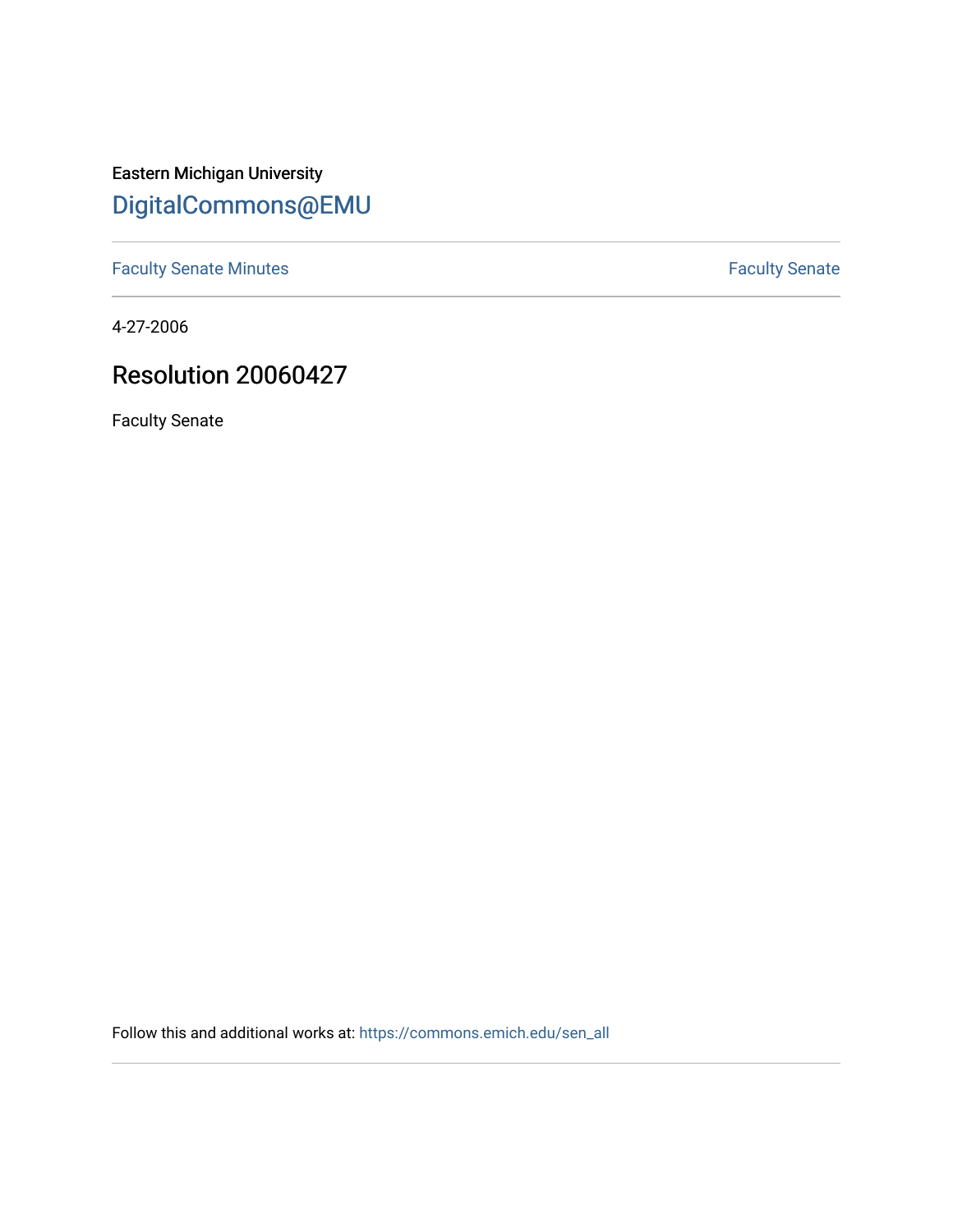Resolution 20060427: Resolution of the Eastern Michigan University Faculty Council

*Whereas* : There is a strong and rich history of Faculty participation at Eastern Michigan University in all matters pertaining to the university. The Faculty Council existed as the Faculty Senate prior to the introduction of the AAUP on campus. Faculty Council has been included in every EMU-AAUP Master Agreement since 1978. The University Faculty Council has been specifically recognized and granted authority as the representative voice of faculty. In 1992, the membership of the Faculty Council was expanded to include a representative from each academic department/program on campus. Shortly thereafter, new by-laws were approved by the Faculty Council and incorporated into the EMU-AAUP Master Agreement. The Faculty Council President, the Provost and VP of Academic Affairs, and the EMU-AAUP President all signed the Faculty Council By-laws recognizing the by-laws as the instrument of shared governance.

*Whereas* : The University Faculty Council By-laws are based in part on the *Joint Statement on the Government of Colleges and Universities.* The text of this statement is available on the national website of AAUP. In accordance with the *Joint Statement,* the by-laws of the Eastern Michigan University Faculty Council list three broad areas of joint responsibility: determining General Education Policy, Internal Operations, and External Relations. Under Internal Operations, the by-laws specifically list "(f.) participate in the selection of academic officers at the level of Dean and above and (g.) advise the appropriate authority on retention of the above mentioned officers."

*Whereas* : The recent decision to change the status of the Provost and VP of Academic Affairs from *interim* to *permanent* was done without providing any opportunity for formal faculty input in the discussion. This action disregarded the established representative voice of the Eastern Michigan University faculty and is at odds with the principles of shared governance. It has been repeatedly stated that faculty are the first and foremost representatives of the university. As the representative voice of faculty, the Faculty Council should have been invited to engage in dialogue concerning the appointment of their number one representative in the administration.

## *Therefore be it resolved:*

1. The University Faculty Council affirms the process for faculty input laid out in the

University Faculty Council By-laws, and therefore does not accept the process by which this decision was made.

- 1. The University Faculty Council views this process as an unintended exception and does not accept it as a precedent. This was affirmed by President Fallon in his presentation to the University Faculty Council.
- 2. We accept President Fallon's offers:

o To sign the University Faculty Council's By-laws as a reaffirmation of the University Faculty Council's role, and to distribute them to the SOC;

o To make a statement to the campus community affirming a shared process for decision making; and